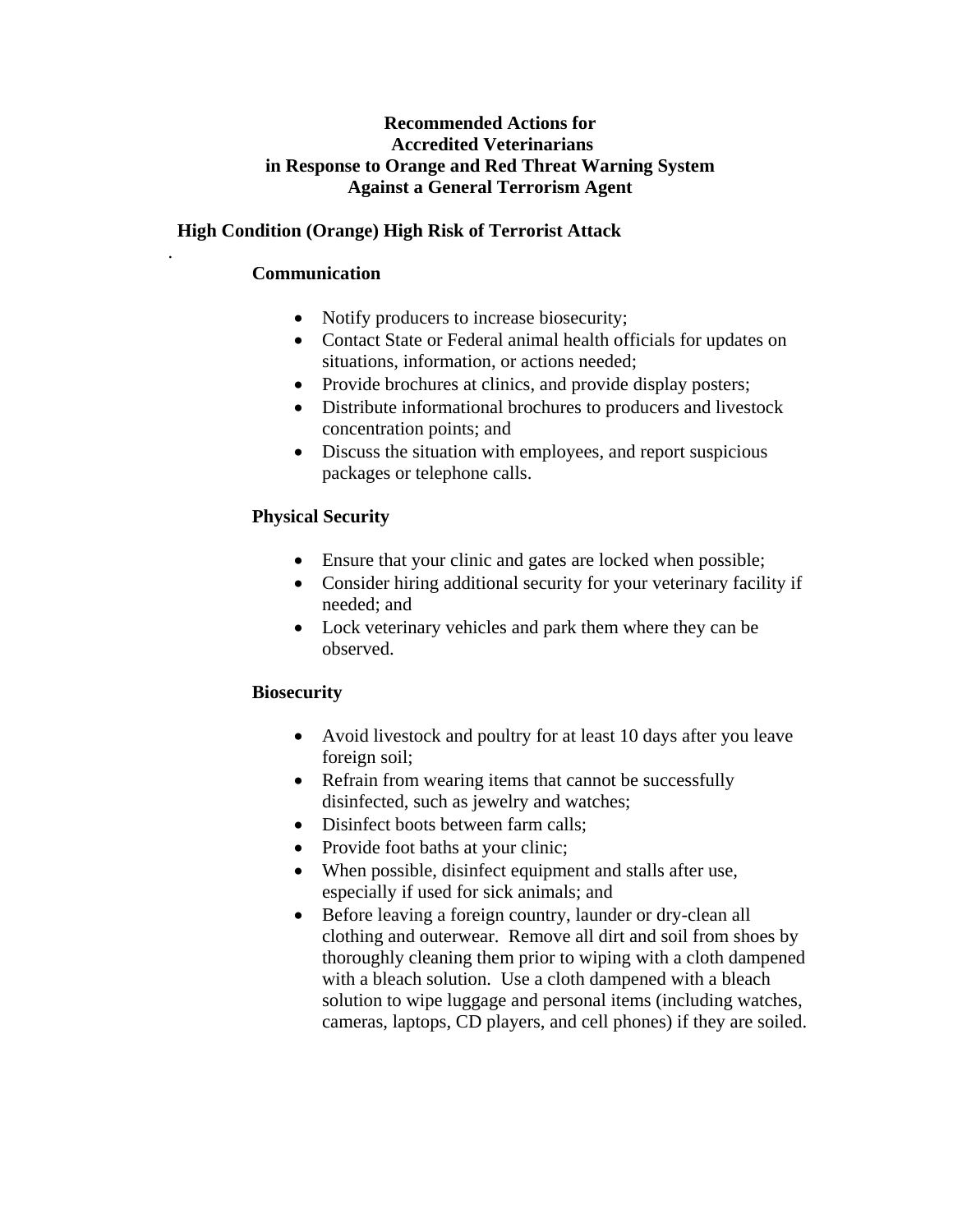### **Monitor**

- Report any signs of disease that might be a foreign animal disease (FAD) immediately to State or Federal Animal Health **Officials**
- Report any disease that might be unusual for the geographic area, time of year, or species of animal;
- Monitor your clinic's chemical and drug storage areas for tampering or unauthorized entrance;
- Watch for unusual packages or containers, especially those found in unlikely or sensitive areas such as air intake systems;
- Verify the source of all incoming animals, feed, supplements, equipment and individuals prior to moving them into the animal area; and
- Scrutinize deviations from "normal operations."

#### **Prepare**

- Conduct a clinic vulnerability assessment.....critically evaluate your operation, determine possible areas of vulnerability, and correct them;
- Review clinical signs of FAD's and discuss with all employees and clients;
- Review reporting systems and phone numbers in case of a possible FAD or other emergency – these numbers include those of your State Veterinarian, Federal Area Veterinarian in Charge, local law enforcement, and State and Federal 1-800 hotlines.
- Post these phone numbers in your clinic and practice vehicle; and
- Have extra feed and water available (up to a week) for hospitalized animals in the event movement of animals is stopped.

#### **Severe Condition (Red) High Risk of Terrorist Attack. Engage in the above activities and, in addition, the following are recommended.**

### **Communication**

Frequently check with State or Federal animal health authorities for information on possible specific threats and mitigation recommendations.